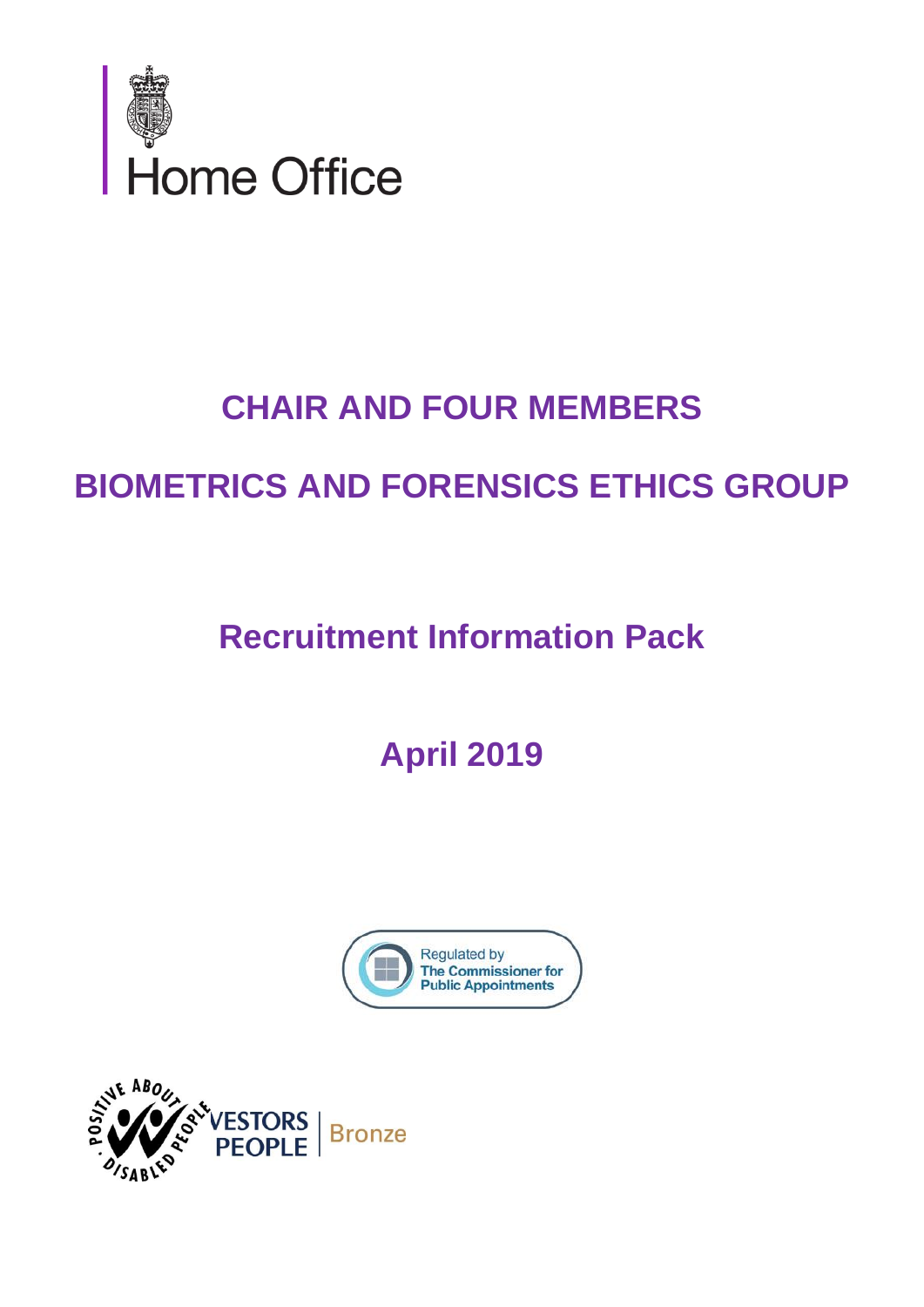# **Contents**

| Foreword from the Home Office Chief Scientific Advisor | 3  |
|--------------------------------------------------------|----|
| About the Biometrics and Forensics Ethics Group        | 4  |
| <b>Chair Role Description</b>                          | 6  |
| <b>Chair Person Specification</b>                      | 7  |
| <b>Members Role Description</b>                        | 9  |
| <b>Members Person Specification</b>                    | 10 |
| <b>Response Instructions</b>                           | 11 |
| Indicative Timetable                                   | 12 |
| <b>Terms of Appointment</b>                            | 13 |
| Annex A – Application Forms (separate document)        |    |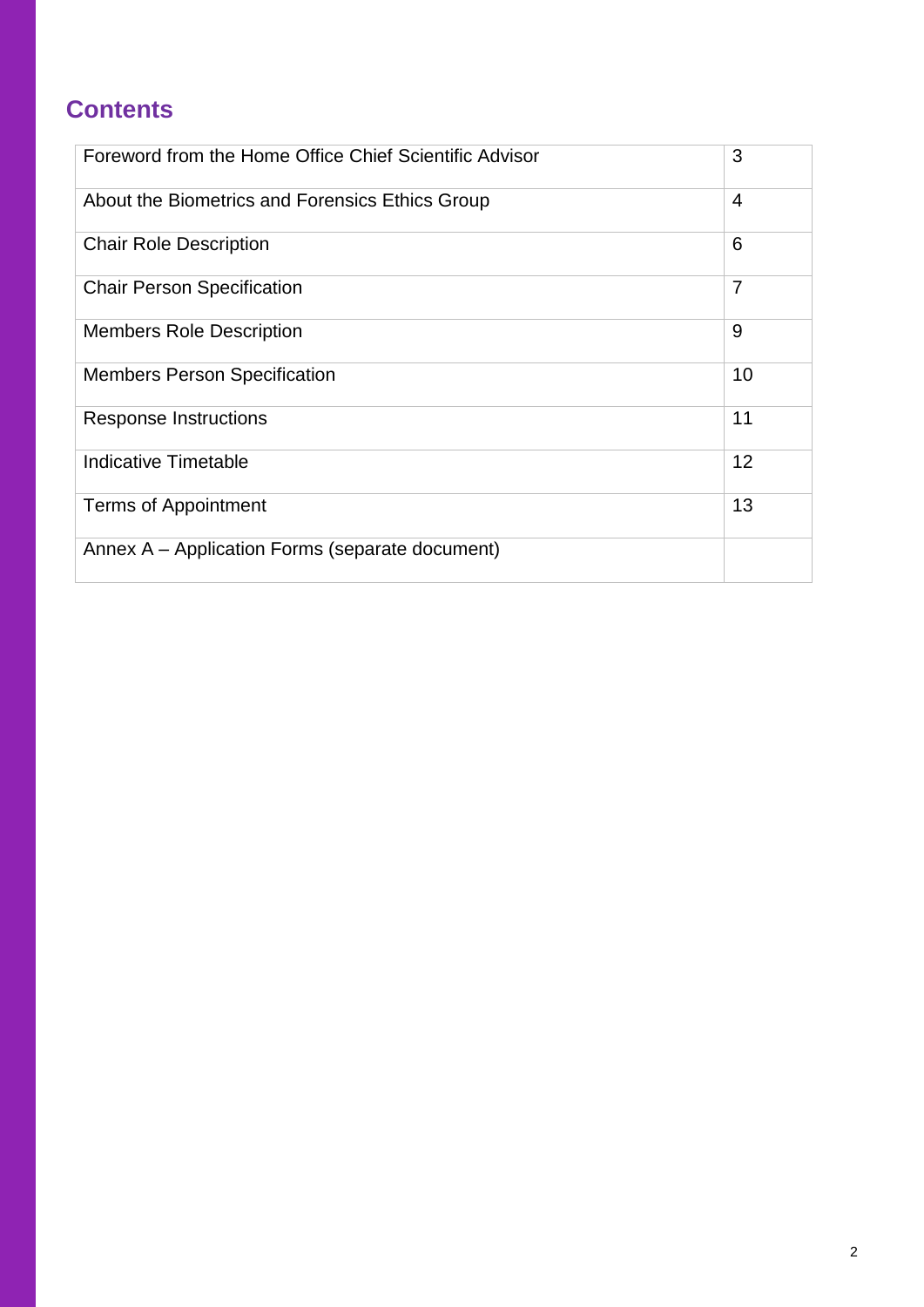## **Foreword from the Home Office Chief Scientific Adviser**

The Biometrics and Forensics Ethics Group (BFEG) is an Advisory Non-Departmental Public Body that provides independent advice to Home Office Ministers.

The BFEG's wide remit and significant responsibility makes this an exciting and challenging post. The BFEG's strategic focus complements the legal and regulatory functions of the Biometrics Commissioner and the Forensic Science Regulator. The BFEG's remit includes consideration of the ethical impact on society, groups and individuals of the capture, retention and use of forensic samples and biometric identifiers for purposes which fall within the purview of the Home Office.

The BFEG's membership is therefore drawn from a diverse range of professional technical and non-technical backgrounds. It is this rich mix of backgrounds which allows a broad range of experience and views to be brought to the considerations at hand and ensures the committee's advice is well balanced. The Chair has the fascinating task of leading the BFEG to provide sound and effective independent advice in an area of great political and public interest and sensitivity.

The work of Government depends crucially on the time and expertise so generously given by its advisory committees and the leadership provided by their chairs. I am delighted that you are considering applying for this post.

I hope you agree with me that the work of the BFEG presents valuable forward-looking challenge and that, having read the enclosed material, you will be keen to apply your breadth and depth of knowledge to the Committee going forward.

**Professor John Aston Home Office Chief Scientific Adviser**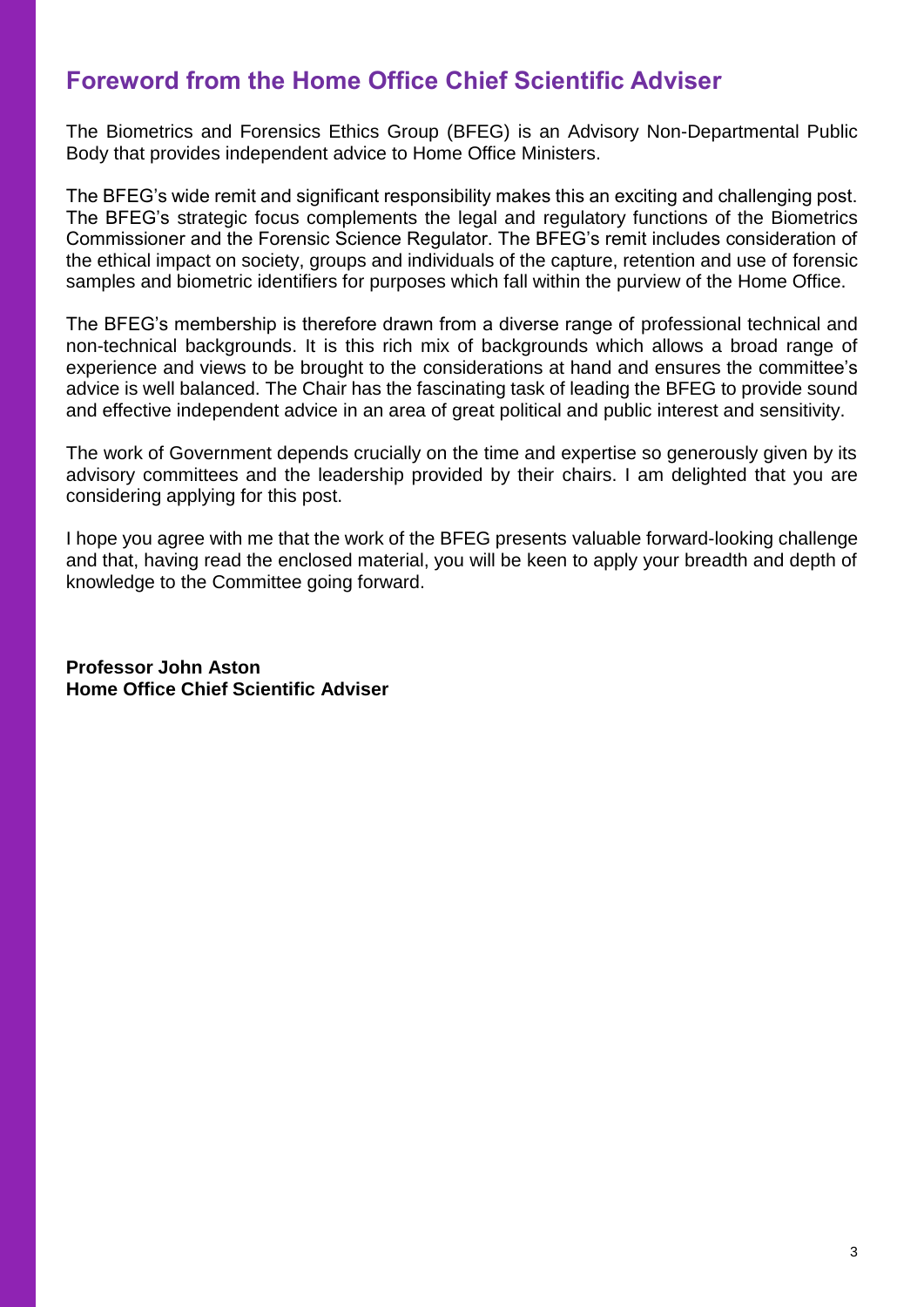## **About the Biometrics and Forensics Ethics Group**

The Biometrics Forensics Ethics Group (BFEG) was formally known as the National DNA database Ethics Group, (NDNAD EG) and was established in 2008 to provide Home Office ministers with independent ethical advice on the operation of the National DNA Database. On the 17 July 2017, the Home Office took the decision to extend the remit of the NDNAD EG to cover all forensic identification techniques including, but not limited to, facial recognition technology and fingerprinting. The group was then renamed the Biometrics and Forensics Ethics Group. The remit of the BFEG was further extended on 12 February 2019 to provide independent ethical review of the use of large data sets by the Home Office. This move will build on the BFEG's existing work and will work to ensure that the use of an individual's personal data by the Home Office is legitimate and proportionate.

The role of the committee is to provide independent ethical advice to Home Office ministers on issues related to the use of biometrics and forensics. The BFEG is sponsored by the Home Office.

The appointment of the Chair and members will be based on their skills, expertise and experience. They will not be appointed as a representative of their employer(s), any interest group or organisation with which they have contact. The Chair and members shall be expected to consider issues on merit and provide independent advice acting in the public interest at all times.

Ministers commission key elements of the work of the group to enable development of a rolling programme of work streams. The BFEG may, at the request of ministers, conduct enquiries into other ethical issues relating to scientific services provided to the police service and other public bodies within the criminal justice system. In general, seventy percent of the group's workload is commissioned by the Home Office sponsor with the remainder decided upon by its membership.

### **Priorities**

The remit of the group includes consideration of the ethical impact on society, groups and individuals of the capture, retention and use of human samples and biometric identifiers for purposes which fall within the purview of the Home Office, including methodologies that concern the differentiation between, or identification of, individuals.

### **Key sources of information**

BFEG Code of Practice<sup>1</sup> covering:

- role, remit, and code of conduct;
- responsibilities and roles of the chair, members, secretariat and officials observing meetings;
- working groups of the BFEG;
- engagement with Ministers and officials;
- how advice from the BFEG will be presented:
- communications with the media;
- openness and transparency;
- code for observers;
- confidentiality of papers; and
- members' interests and personal liability.

 $\overline{a}$ <sup>1</sup> Available from:

[https://assets.publishing.service.gov.uk/government/uploads/system/uploads/attachment\\_data/file/636963/BFEG\\_-](https://assets.publishing.service.gov.uk/government/uploads/system/uploads/attachment_data/file/636963/BFEG_-_Terms_of_Reference_Code_of_Practice_and_Working_Protocol_-_4_April_2017.pdf) Terms of Reference Code of Practice and Working Protocol - 4 April 2017.pdf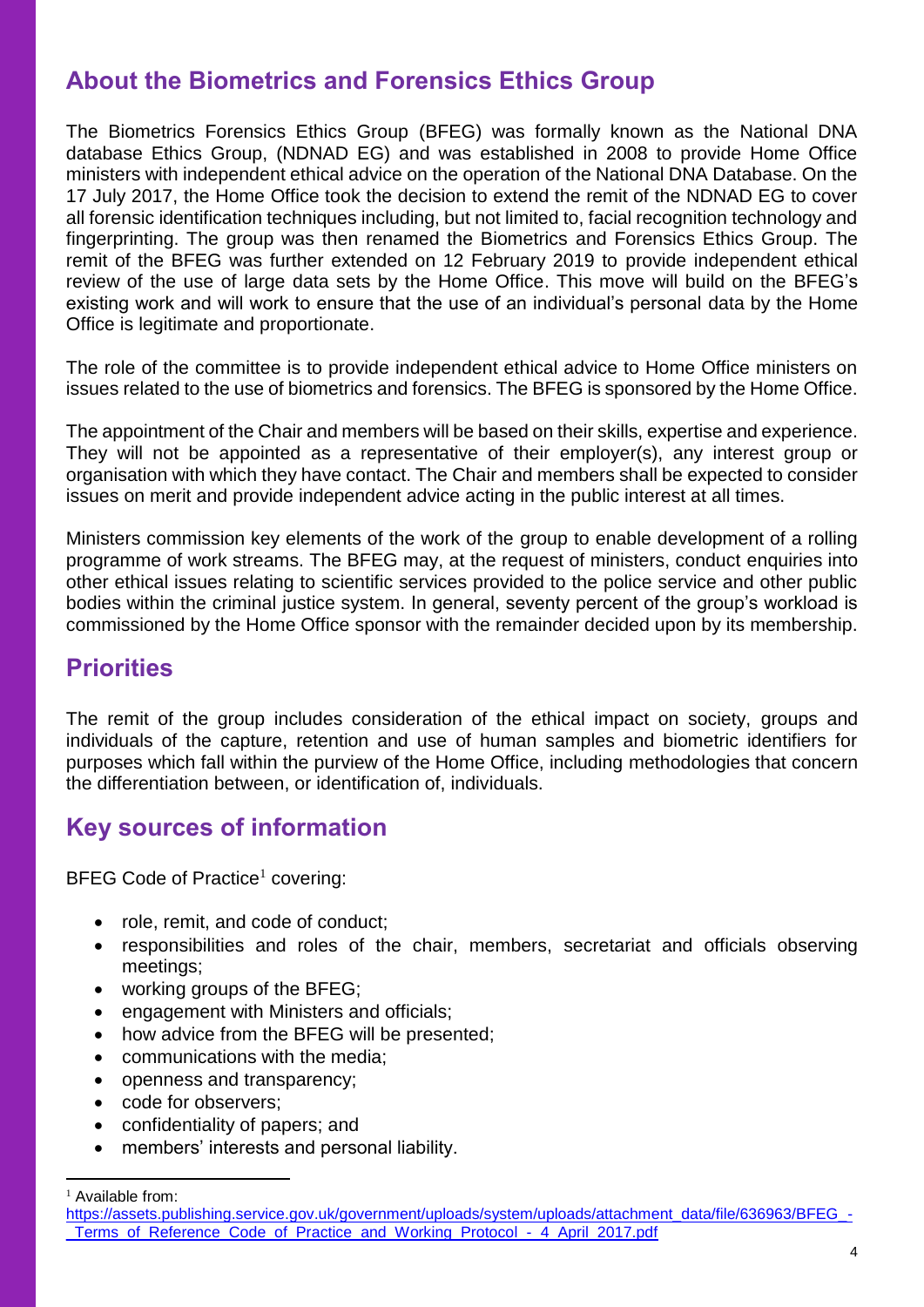#### **Other Information:**

The BFEG developed a set of ethical principles<sup>2</sup> for consideration of ethical issues in relation to biometrics and forensics. The principles were developed to augment trust in the work of the BFEG and vicariously in the biometrics and forensic services.

### **Support to the BFEG**

The Biometrics and Forensic Ethics Group, and its working groups are supported by the Home Office Science Secretariat.

 $\overline{a}$ 

<sup>&</sup>lt;sup>2</sup> Available from:

[https://assets.publishing.service.gov.uk/government/uploads/system/uploads/attachment\\_data/file/702184/Biometri](https://assets.publishing.service.gov.uk/government/uploads/system/uploads/attachment_data/file/702184/Biometrics_and_Forensics_Ethics_Group_principles_website_v2.pdf) [cs\\_and\\_Forensics\\_Ethics\\_Group\\_principles\\_website\\_v2.pdf](https://assets.publishing.service.gov.uk/government/uploads/system/uploads/attachment_data/file/702184/Biometrics_and_Forensics_Ethics_Group_principles_website_v2.pdf)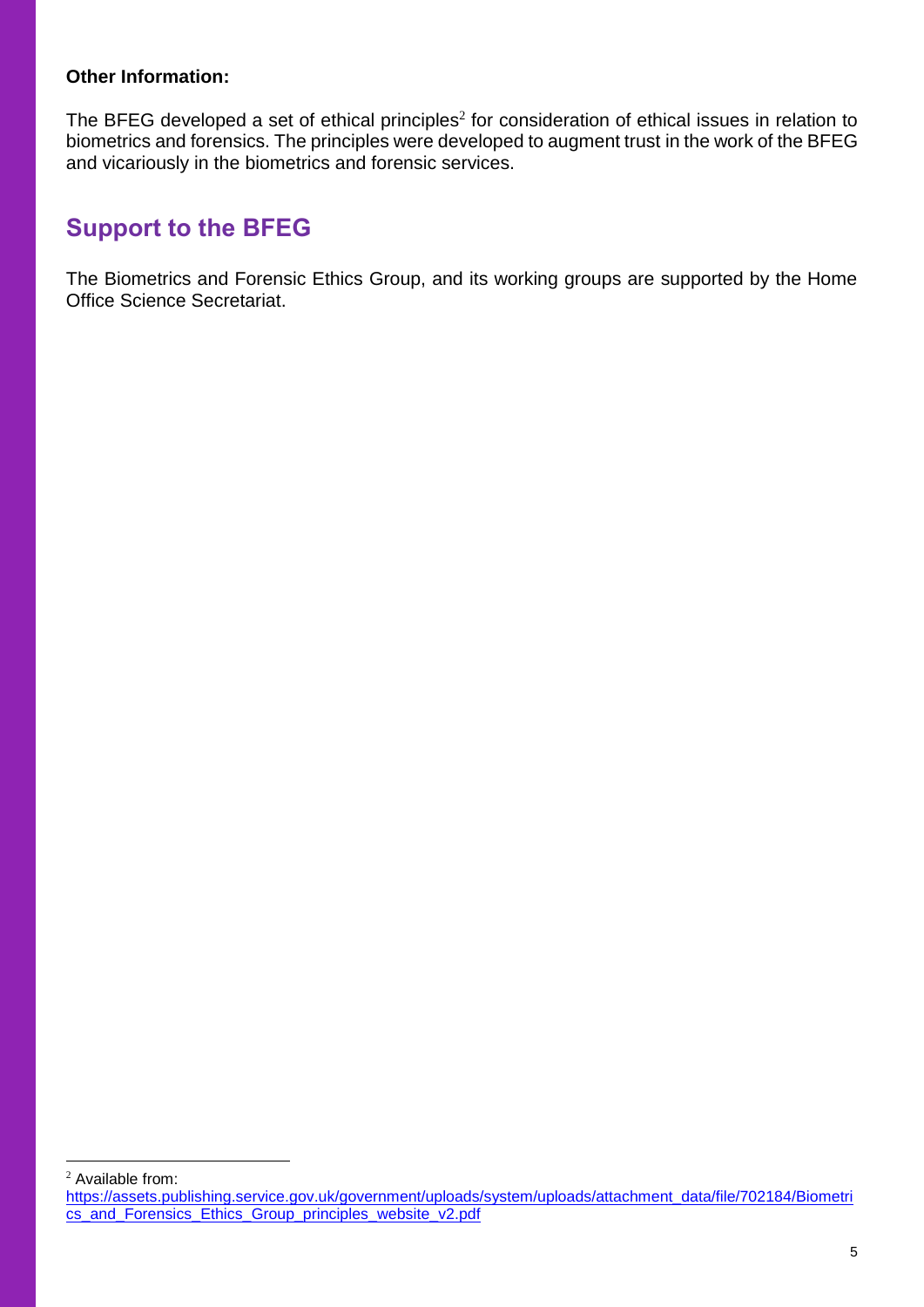# **Chair role and person specification**

| <b>Role Description</b> |                                                                                                                                                                                                                                                                                                                            |
|-------------------------|----------------------------------------------------------------------------------------------------------------------------------------------------------------------------------------------------------------------------------------------------------------------------------------------------------------------------|
| <b>Job Title:</b>       | Chair of the BFEG                                                                                                                                                                                                                                                                                                          |
| <b>Appointed by:</b>    | Minister of State for Countering Extremism and Parliamentary<br>Under Secretary of State (Minister for Equalities)                                                                                                                                                                                                         |
| <b>Duration:</b>        | An initial term of four years                                                                                                                                                                                                                                                                                              |
| <b>Remuneration:</b>    | The role is unremunerated, but travel and subsistence expenses<br>incurred on BFEG business will be reimbursed. No allowances<br>will be payable, and you will not be eligible for any form of bonus<br>payment. The expected time commitment is a minimum of 30<br>days per year, depending on the BFEG's work programme. |
| <b>Location:</b>        | BFEG plenary meetings will normally take place at Home Office<br>Headquarters, 2 Marsham Street, London. Some BFEG<br>meetings may take place at a suitable external venue.                                                                                                                                                |

#### **Purpose:**

The BFEG is an independent advisory non-departmental public body that provides independent, ethical advice to Home Office Ministers on issues related to the use of biometrics and forensics and the differentiation and identification of individuals. The BFEG's remit has recently been extended to include provision of ethical advice on the Home Office use of high volume data.

The Chair of the BFEG will be expected to deliver a key leadership role by harnessing the energy and expertise of BFEG members to deliver timely advice to Ministers. To enable this, the successful candidate will be required to develop and foster strong and constructive relationships with BFEG members and senior stakeholders, including Ministers, Parliament, Devolved Administrations, Government officials, and practitioners.

The Chair will, on behalf of the membership, provide the primary interface to Government Ministers and other stakeholders, including the public and media.

The Chair is accountable for ensuring the timely delivery of the BFEG's programme of work.

The Chair will develop and foster strong working relationships with the BFEG's Secretariat as well as policy officials from departments, including the Home Office.

The BFEG Chair will meet, at a minimum, annually with the Minister responsible for biometrics and forensics.

In common with BFEG members, the Chair of the BFEG is appointed as an individual and not as a representative of any particular profession, employer or interest group. The Chair will be expected to act in the public interest at all times, considering all issues from an independent perspective and on merit.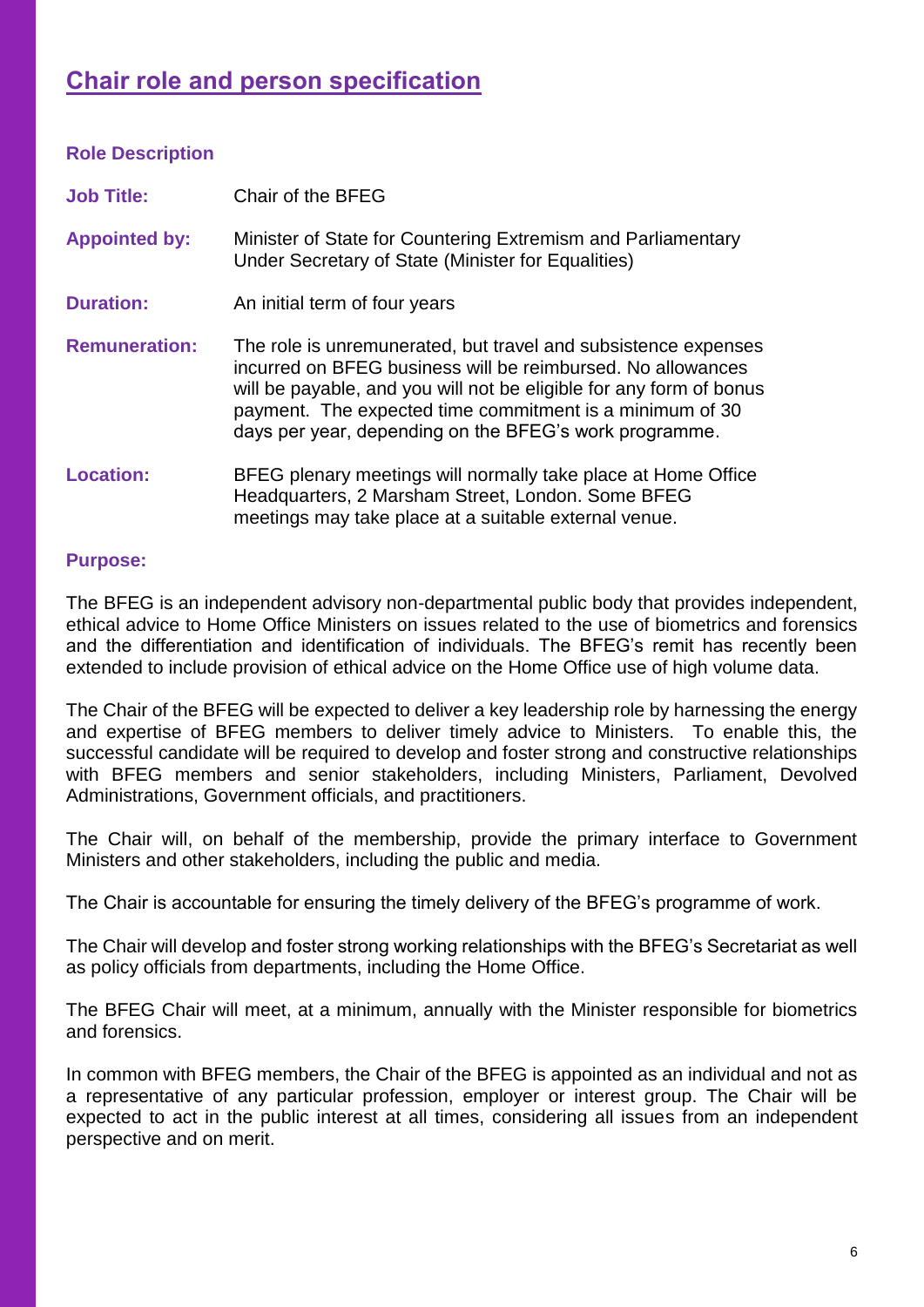#### **Key responsibilities**

The main responsibilities of the BFEG Chair are to:

- Provide leadership and ensure provision of impartial, balanced, objective advice and guidance to ministers on ethical issues relating to the use of biometrics and forensics;
- Discuss, and mutually agree with the Home Office policy sponsor, a rolling programme of work streams to be taken forward;
- Ensure that the business of the BFEG is expedited efficiently and effectively in a consistent, fair, transparent and objective manner;
- Chair the BFEG's quarterly plenary meetings;
- Act corporately with other members of the BFEG, ensuring all can provide their views:
- Respond to issues of concern raised by individual BFEG members;
- Adjudicate in any matters where BFEG members are unable to reach consensus, ensuring that outcomes represent the breadth of members' considerations and that uncertainties in the evidence base are made clear;
- Ensure that annual performance appraisals of members are undertaken and an annual report for the BFEG is published;
- Represent the BFEG in discussions with other agencies/relevant stakeholders as required; and
- Maintain liaison with the relevant policy leadership.

#### **Person specification**

It is essential in your supporting statement that you provide evidence and proven examples against each of the selection criteria in Part One (Essential Criteria) only of the person specification.

At this stage responses to Part Two (Personal Qualities) should not be provided. Responses to the criteria listed in Part Two will only be required if candidates are invited for interview.

#### **Part one – essential criteria**

Applicants should be able to evidence the following skills and experience:

- Committee experience at a senior level including experience of chairing high profile multidisciplinary meetings and facilitating discussion through to agreed conclusions;
- Experience of working with Government, and an understanding of the policy and policy environment and a clear understanding of the role of scientific and ethical advice in informing policy in an area of political and public attention and sensitivity;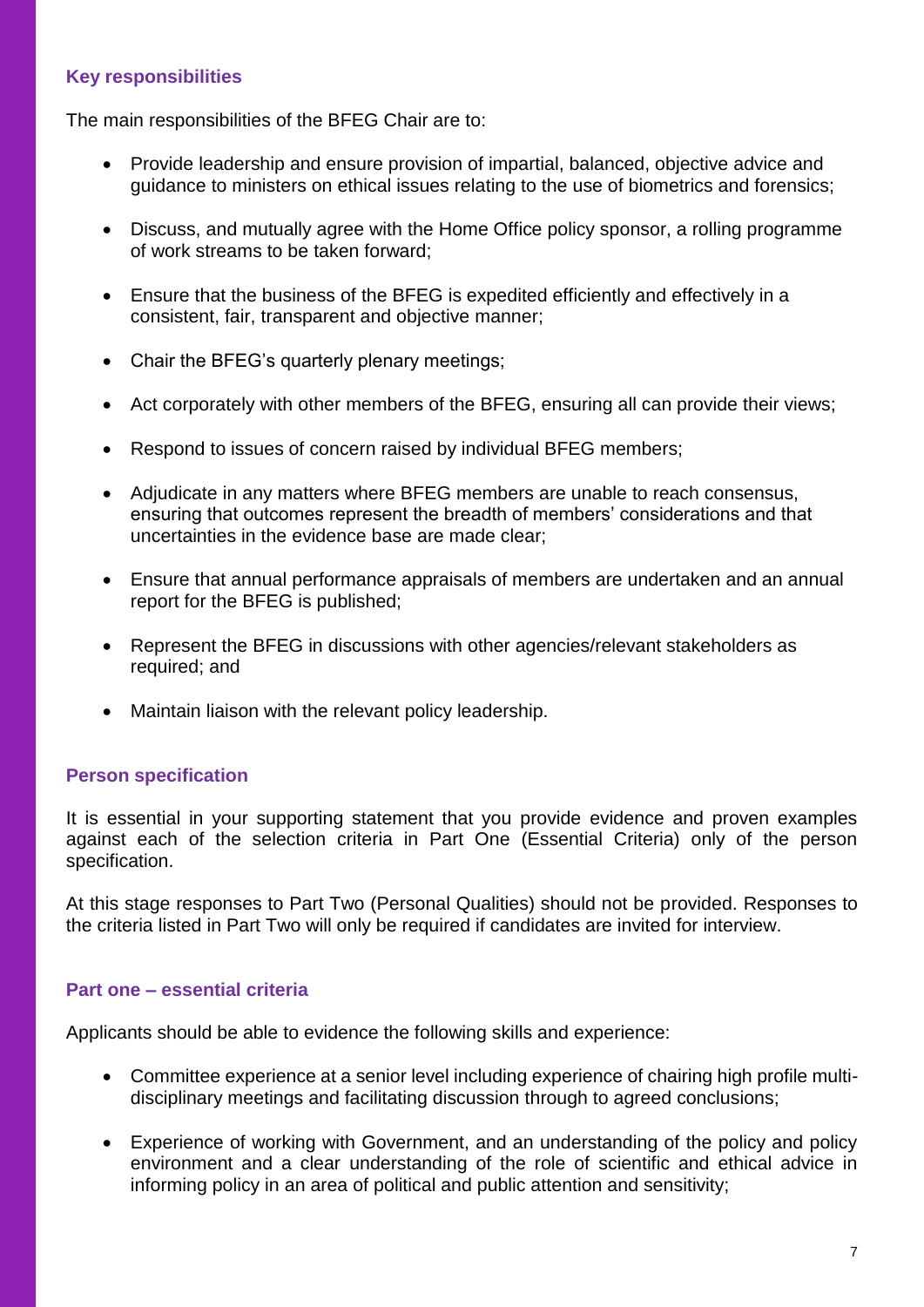- The ability to draw out an appropriate balance of ethical, legal and moral issues and considerations in relation to these of public interest and importance;
- Strong communication, negotiating and interpersonal skills to build effective working relationships with Ministers, policy owners, Government departments, and other key stakeholders, including the scientific community, practitioners and law enforcement; and
- Ability to think logically and objectively to analyse complex information and identify key issues and make effective decisions, including excellent judgement under pressure.

#### **Part two – personal qualities**

- The confidence and ability to take overall accountability for the BFEG's work and representing the BFEG when required before Government ministers;
- Empathetic but decisive leadership that makes progress through consensus;
- Projecting confidence and authority in public appearances.
- Flexibility of thought.
- Decisiveness and independence.

**Due diligence:** Please note that as part of the recruitment process, due diligence, including social media checks will be undertaken on the appointable candidates.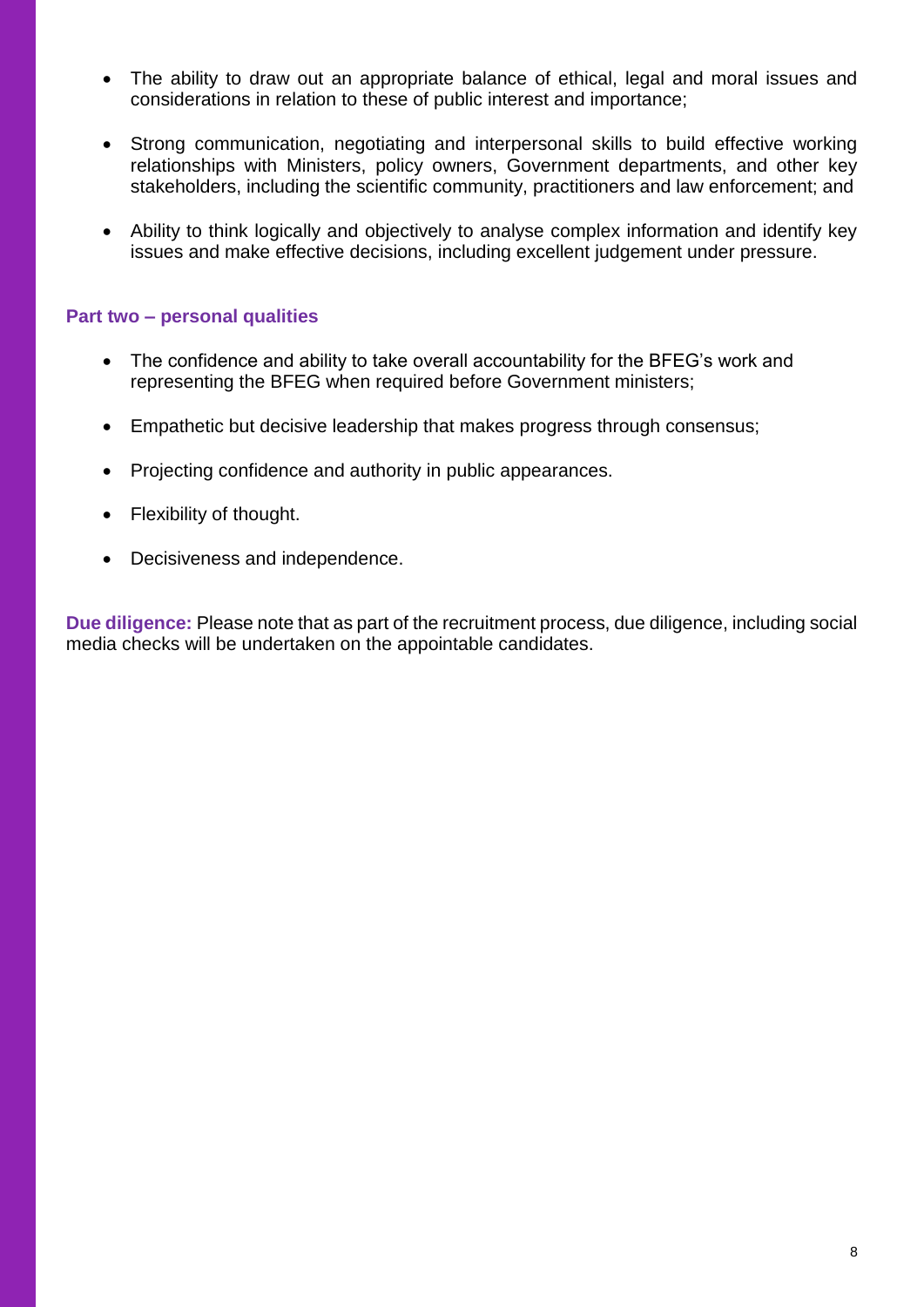# **Members role and person specification**

#### **Role Description**

| <b>Job Title:</b>          | Biometrics and Forensics Science Ethics Group (BFEG) members.                                                                                                                                                                             |  |
|----------------------------|-------------------------------------------------------------------------------------------------------------------------------------------------------------------------------------------------------------------------------------------|--|
| <b>Number of</b><br>roles: | 4                                                                                                                                                                                                                                         |  |
| <b>Appointed</b><br>by:    | Minister of State for Countering Extremism and Parliamentary Under<br>Secretary of State (Minister for Equalities)                                                                                                                        |  |
| <b>Duration:</b>           | Appointment for three and a half years.                                                                                                                                                                                                   |  |
| <b>Time</b><br>commitment: | The expected time commitment is 10-15 days per year. The role is<br>unremunerated, but members will be reimbursed for travel expenses<br>incurred whilst carrying out business on behalf of the BFEG, in line with<br>Home Office policy. |  |

**Location:** Mostly central London.

#### **Purpose:**

Members of the BFEG are appointed as individuals to fulfil the role of the group and have a duty to act in the public interest. Members are not appointed as representatives of their profession, employer or interest group.

Committee members are expected to:

- Attend and contribute to quarterly plenary BFEG meetings and subgroup meetings, as necessary; and
- Act corporately with other members to ensure that the BFEG fulfils its responsibilities by providing ministers and the Department with impartial, independent, balanced and objective ethical advice on issues within the group's remit.

Members also have responsibility for:

- Developing the evidence base of topics under consideration to formulate advice;
- Examining and challenging, if necessary, the assumptions on which advice is formulated;
- Ensuring that the BFEG where appropriate the concerns and values of stakeholders are considered before a decision is taken; and
- Ensuring the BFEG acts in accordance with the Code of Practice for members, which incorporates the Seven Principles of Public Life and the Code of Practice for Science Advisory Committees.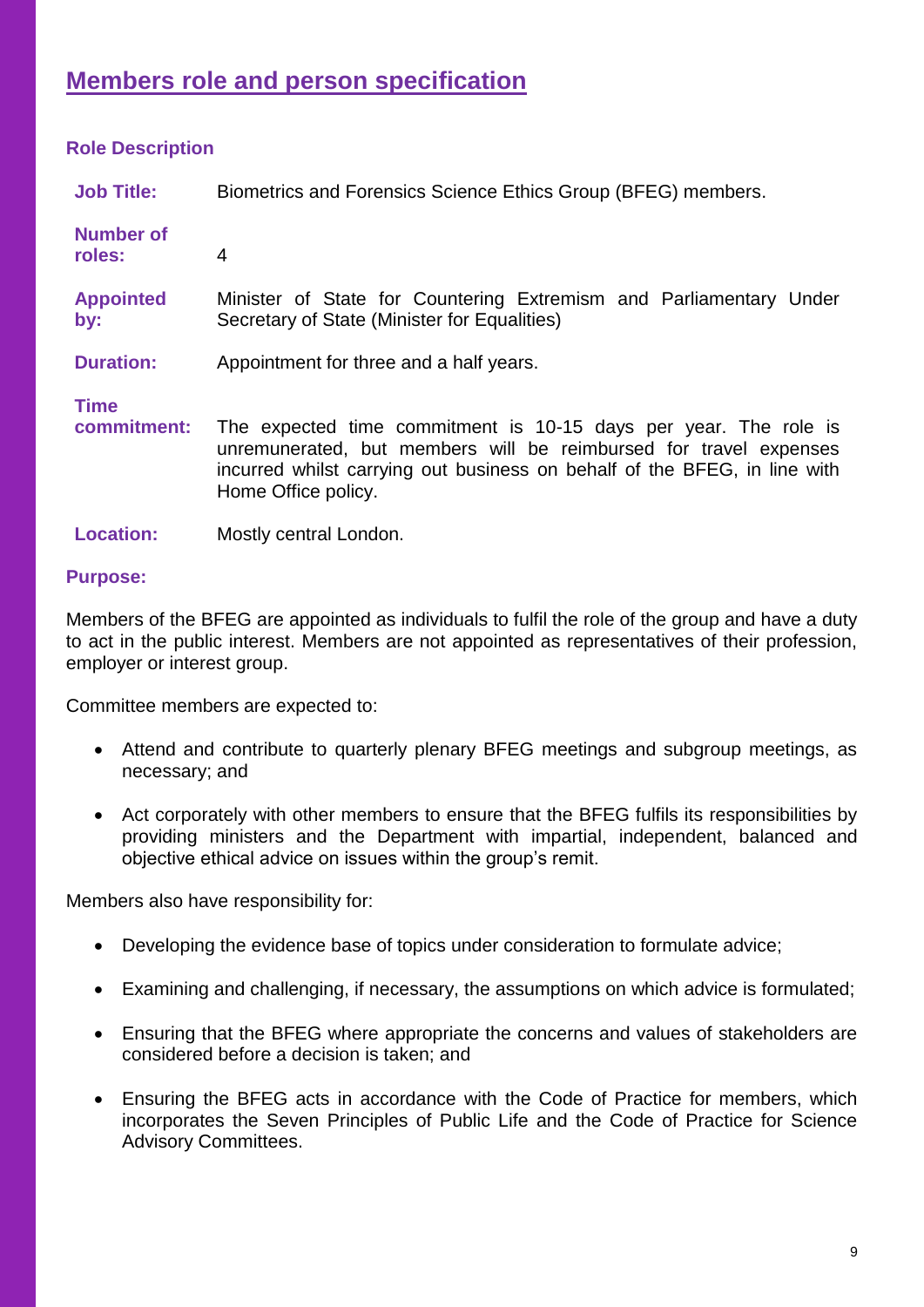#### **Person Specification**

To complement its existing skills and knowledge, the BFEG is seeking up to 4 new members. Applicants should have demonstrable expertise as either:

- A legal professional with considerable knowledge of forensic science, biometric data and the ethics of consent.
- A social scientist with considerable knowledge of the social and ethical impact of technological innovations upon individuals; or
- A data ethicist with experience of working with large data sets and who can demonstrate experience of applying this to issues across the biometric, forensic and criminal justice arena or other relevant fields.

In addition to the above your supporting statement should provide evidence of your skills and experience against the essential and desirable selection criteria set out below. Please be clear about the scale and significance of your role/achievement. The evidence you provide against the selection criteria will be used by the selection panel to determine your suitability for the role.

#### **Essential skills and experience**

- An understanding of the breadth and depth of ethical issues related to the collection, storage and use of biometric and forensic information and data;
- The ability to think logically and objectively to analyse complex information from diverse sources, identify key issues and make effective impartial and balanced decisions;
- Strong interpersonal skills, including the ability to work collaboratively with committee members and stakeholders and to actively and constructively contribute to discussions, negotiating between conflicting opinions and values and generating options to reach consensus;
- The confidence to deal with difficult situations sensitively and take accountable decisions;
- An appreciation of equality and diversity and a willingness to champion difference; and
- An awareness of how the views of the scientific community and the public are changing politically and socially.

#### **Desirable**

• Evidence of working successfully in a professional, community or voluntary capacity on committees or other decision-making groups and reaching impactful and timely conclusions.

**Due diligence:** Please note that as part of the recruitment process, due diligence, including social media checks will be undertaken on the appointable candidates.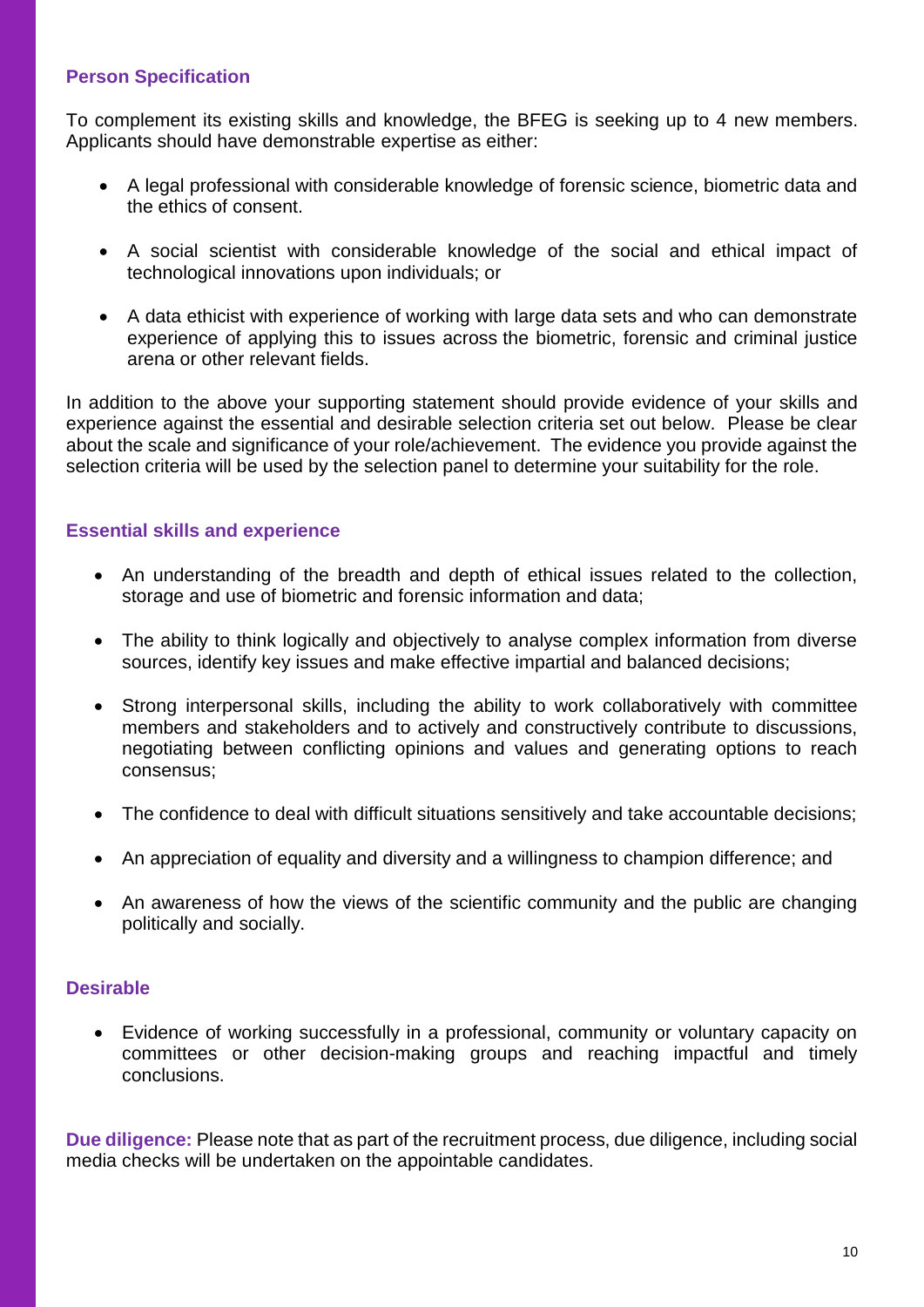## **Response Instructions**

If you wish to apply for either, or both of these positions, please supply the following **by midnight 23 April 2019**:

- A **comprehensive CV** (maximum two sides A4, minimum 11 font) setting out your career history and including details of any professional qualifications.
- A **short supporting statement** (maximum two sides A4, minimum 11 font) giving evidence of the strength and depth of your ability to meet the essential criteria for the role. Please provide specific examples to demonstrate how you meet each of the experience, qualities and skill areas identified in the person specification.
- In addition, please also complete and return via email the **forms at Annex A**, relating to referees, diversity, nationality, political activity and conflicts of interest.

#### **PLEASE MAKE IT CLEAR IN YOUR APPLICATION WHICH ROLE YOU ARE APPLYING FOR**

Completed applications should be emailed to [publicappointments@homeoffice.gov.uk](mailto:publicappointments@homeoffice.gov.uk)

Please note it is your responsibility to ensure we receive your application by the closing date.

### **Further Information**

If you have any queries about any aspect of this role, or merely wish to have an informal discussion, then please contact Dr Jo Wallace (Head of Home Office Science Secretariat) on 020 7035 5076 or by e-mail at [joanne.wallace@homeoffice.gov.uk.](mailto:joanne.wallace@homeoffice.gov.uk)

If your query relates to the public appointments recruitment process then please contact Pauline Hyman in the Public Appointments Team in the first instance on 07876813841.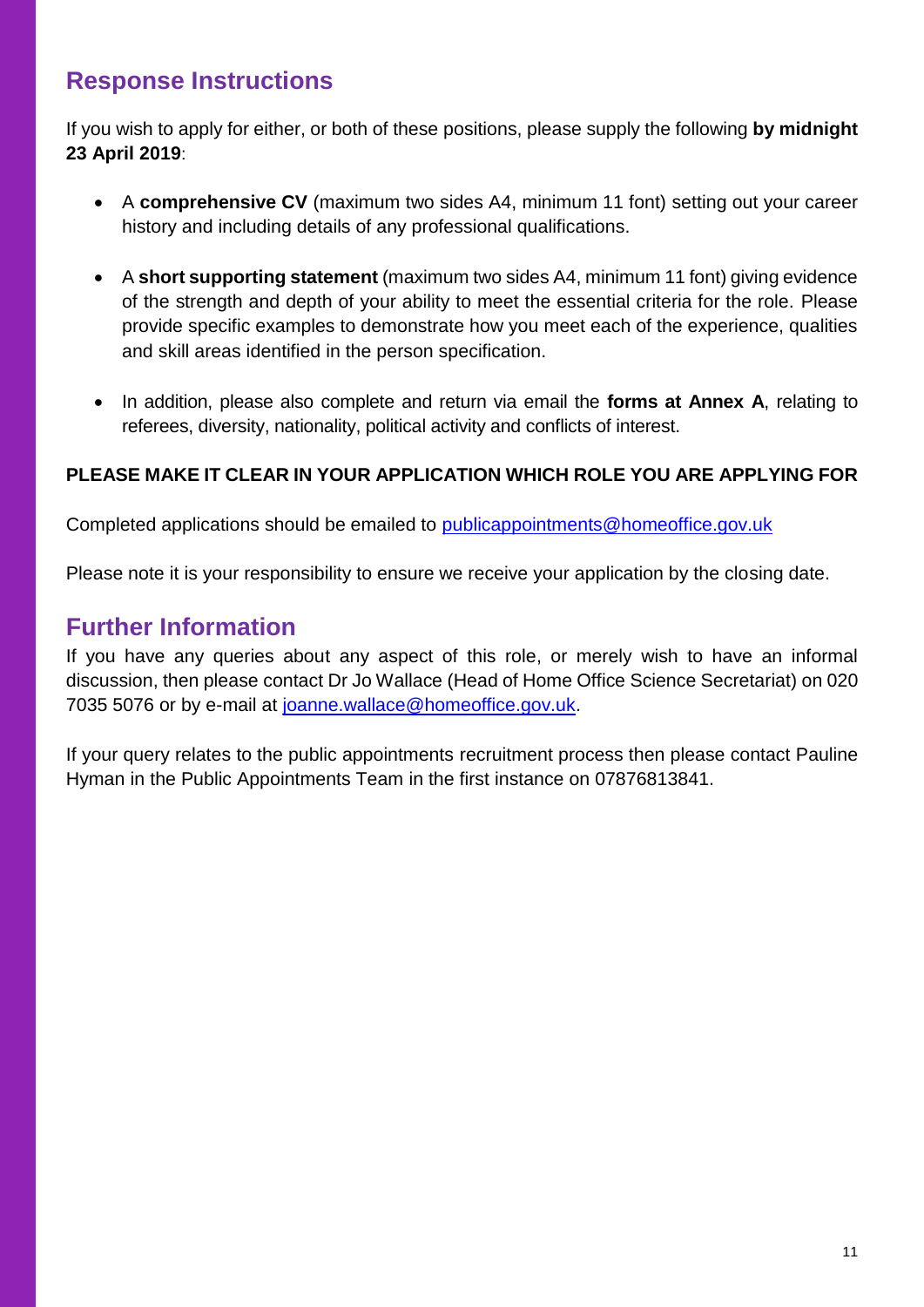### **Indicative Timetable**

Please note that these dates may be subject to change. Please let us know in your application letter if you are unavailable for interview on the date below.

| <b>Closing Date for Recruitment Advertisement</b>                           | 23 April 2019   |
|-----------------------------------------------------------------------------|-----------------|
| <b>Shortlist Meeting</b>                                                    | w/c 6 May 2019  |
| Candidate Interviews                                                        | w/c 3 June 2019 |
| with Minister of State for Countering<br>Meeting<br>Extremism (if required) | Post interview  |

### **Recruitment Process**

 $\overline{a}$ 

This role is being competed in accordance with the Governance Code on Public Appointments (December 2016)<sup>3</sup>, which sets out the regulatory framework for public appointments processes. The Code is based on three core principles – merit, openness and fairness.

**The Advisory Assessment Panel (Panel) for the Chair campaign will be chaired by** Professor John Aston, Home Office Chief Scientific Adviser; and will include Alex Macdonald, Home Office Data & Identity Deputy Director and BFEG policy sponsor; and Samantha Harris, Government Office for Science.

**The Advisory Assessment Panel (Panel) for the Members campaign will be chaired by** Professor Tom Sorell, Deputy BFEG Chair; and will include Dr Jo Wallace, Head of Home Office Science Secretariat, Home Office; and Imogen Block, Senior Policy Advisor, Data Ethics Policy Team, Department for Culture, Media and Sport.

The Home Office Public Appointments Team will acknowledge your application and keep you updated on the progress of the competition.

At the short-listing meeting the selection panel will assess each application against the essential criteria and decide who to invite for final interview.

Interviews are expected to take place in Central London and will last for between 45 and 60 minutes. Further details about the format will be provided to you in advance.

The decision to appoint to this role rests with the Minister of State for Countering Extremism. Appointable candidates may be invited to meet with them, or another Minister, before a final decision is made. As a result, there may be a delay in informing candidates of the outcome of the competition.

<sup>2</sup>[:https://www.gov.uk/government/uploads/system/uploads/attachment\\_data/file/578498/governance\\_code\\_on\\_pub](https://www.gov.uk/government/uploads/system/uploads/attachment_data/file/578498/governance_code_on_public_appointments_16_12_2016.pdf) [lic\\_appointments\\_16\\_12\\_2016.pdf](https://www.gov.uk/government/uploads/system/uploads/attachment_data/file/578498/governance_code_on_public_appointments_16_12_2016.pdf)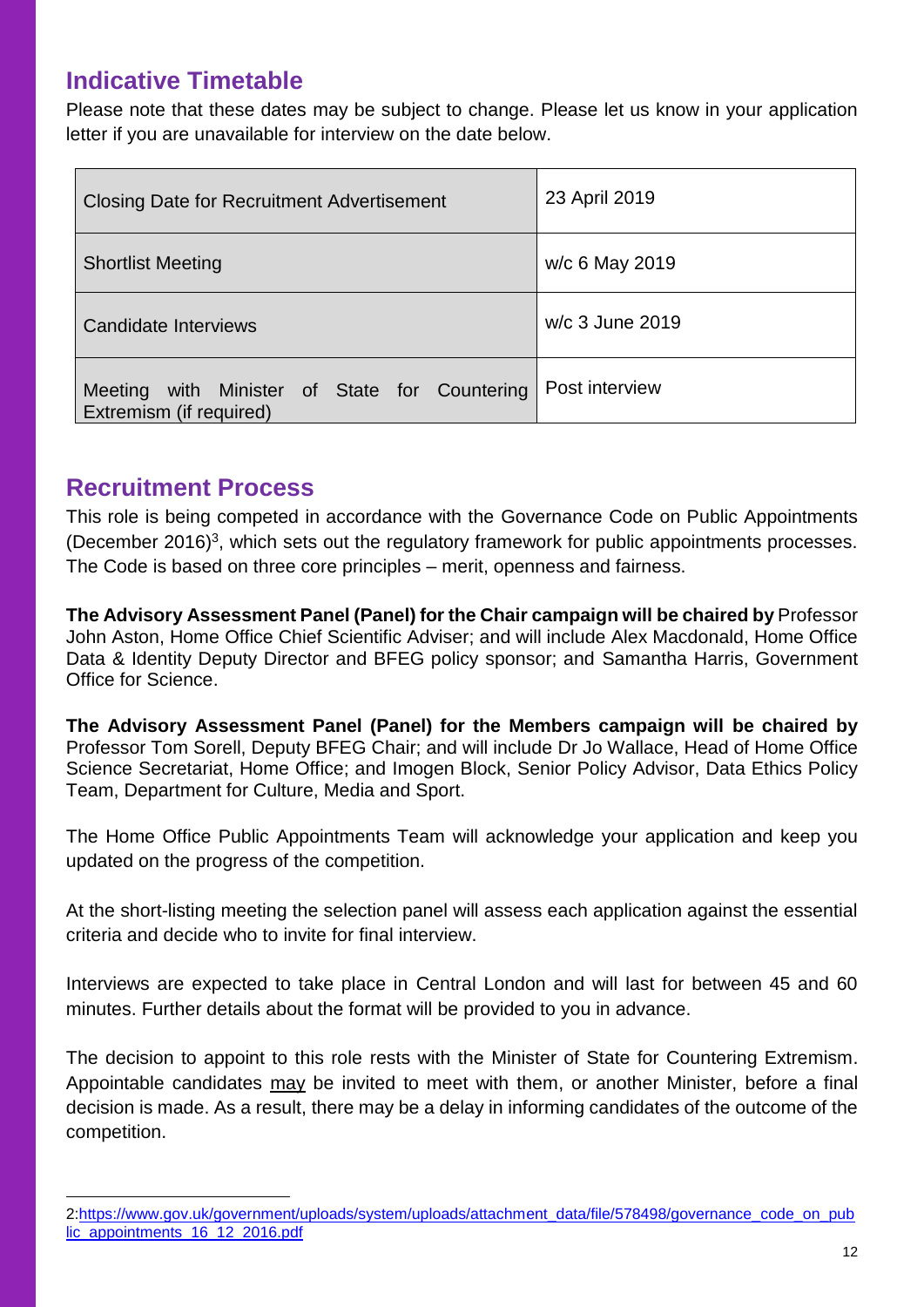# **Terms of Appointment**

#### **Appointment Term**

- Your appointment will be made by the Minister of State for Countering Extremism and will be for a period of three and a half years for members and four years for the Chair.
- There is a possibility of re-appointment at the end of this period of office at the discretion of the Minister of State for Countering Extremism, subject to a satisfactory appraisal of performance and mutual agreement.
- It should be noted that this role is a public appointment; the post holder will be neither an employee of the Crown nor of HM Government. Such appointments are not normally subject to the provisions of employment law.
- The appointment may be terminated prior to the conclusion of the period of appointment.

#### **The position of Remuneration**

- The BFEG Chair and members are unremunerated.
- The post holder can claim reimbursement for reasonable travel and subsistence costs necessarily incurred during the course of their duties at rates set centrally.
- No allowances will be payable and you will not be eligible for any form of bonus payment.

**Time Commitment:** Members are expected to attend Committee meetings and associated working group meetings as needed. Overall, commitment will equate to 10-15 days per year, depending on BFEG's work programme.

**Location:** Committee-level meetings will normally take place at Home Office Headquarters, 2 Marsham Street, London. BFEG Full Council meetings usually take place at a suitable external venue.

**Availability:** The successful candidates will be encouraged to take up this appointment as soon as possible, subject to the successful completion of pre-appointment checks and security clearance.

**Security clearance:** The successful candidates will be required to have or be willing to obtain security clearance to SC level. Pre-appointment checks will also be undertaken on immigration and criminal convictions. It usually takes between 4-5 weeks to obtain the security clearance. The role will be offered on a conditional basis until the successful candidate has passed all checks.

**Nationality:** This is a non-reserved post and therefore open to UK Nationals, British Nationals Overseas, British Protected Persons, Commonwealth Citizens, EEA Nationals of other member states and certain non-EEA family members and Swiss Nationals under the Swiss EU Agreement. There must be no employment restriction or time limit on your permitted stay in the UK. In order to confirm your eligibility for this post, please complete the Nationality form at the end of this candidate pack which asks for information regarding this. You will not be asked to produce the evidence stated at the application stage, but you will be required to do so should you be invited to the final panel interview.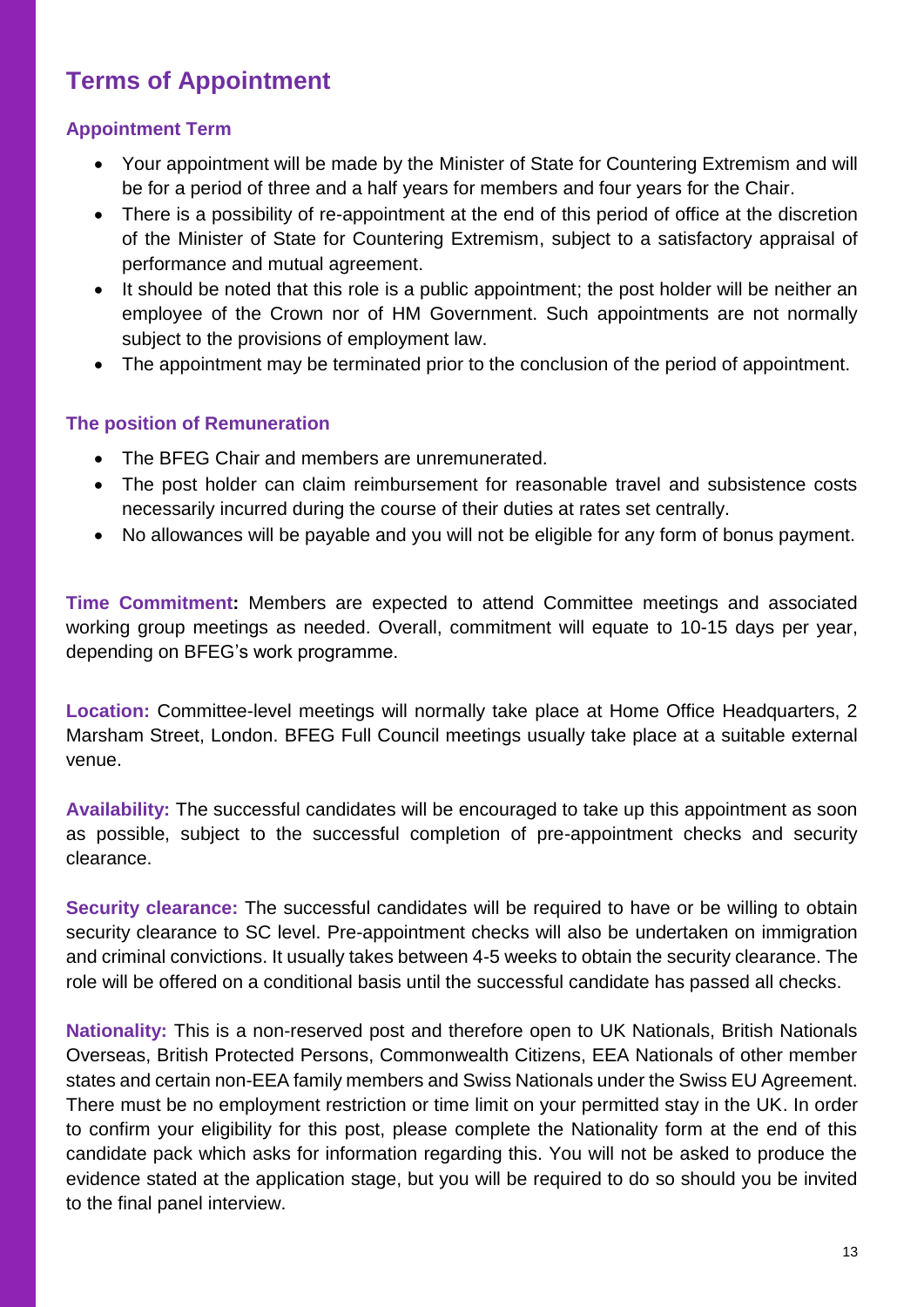**Confidentiality:** You will be subject to the provisions of the Official Secrets Act and required to exercise care in the use of official information acquired in the course of official duties, and not to disclose information which is held in confidence.

**Disqualification for appointment:** There are circumstances in which an individual will not be considered for appointment. They include:

- people who have received a prison sentence or suspended sentence of three months or more in the last five years;
- people who are the subject of a bankruptcy restrictions order or interim order;
- in certain circumstances, those who have had an earlier term of appointment terminated;
- anyone who is under a disqualification order under the Company Directors Disqualification Act 1986; and,
- anyone who has been removed from trusteeship of a charity.

**Standards in public life:** You will be expected to demonstrate high standards of corporate and personal conduct. All successful candidates will be asked to subscribe to the BFEG's working protocol. Candidates will be expected to abide by the "Seven Principles of Public Life" set out by the Committee on Standards in Public Life.

**Registration of interests:** The purpose of these provisions is to avoid any danger of BFEG members being influenced, or appearing to be influenced, by their private interests in the exercise of their public duties.

Public appointments require the highest standards of propriety, involving impartiality, integrity and objectivity, in relation to the stewardship of public funds and the oversight and management of all related activities. This means that any private, voluntary, charitable, or political interest which might be material and relevant to the work of the body concerned should be declared. It is important, therefore, that you consider your circumstances when applying for a public appointment and identify any potential conflicts of interest, whether real or perceived.

There is a requirement to declare any actual or potential conflict of interest you may have in being appointed to the BFEG in a separate form. Any actual or perceived conflicts of interest will be fully explored by the Panel at interview stage.

**Political activity:** Members will need to show political impartiality during their time on the BFEG and must declare any party-political activity they undertake in the period of their appointment. Details of the successful candidates declared political activity must be published by appointing departments when the appointments are publicised.

The (online) Political Activity Declaration will be kept separate from your application and will only be seen by the Panel prior to interview – the Panel may at that stage explore with candidates any potential for conflict of interest. It is appreciated that political activities may have given you relevant skills, including experience gained from committee work, collective decision making, resolving conflict and public speaking. If, therefore, you have had such experience and you consider it relevant to your application for this post, you may if you choose include it separately in the main body of your application.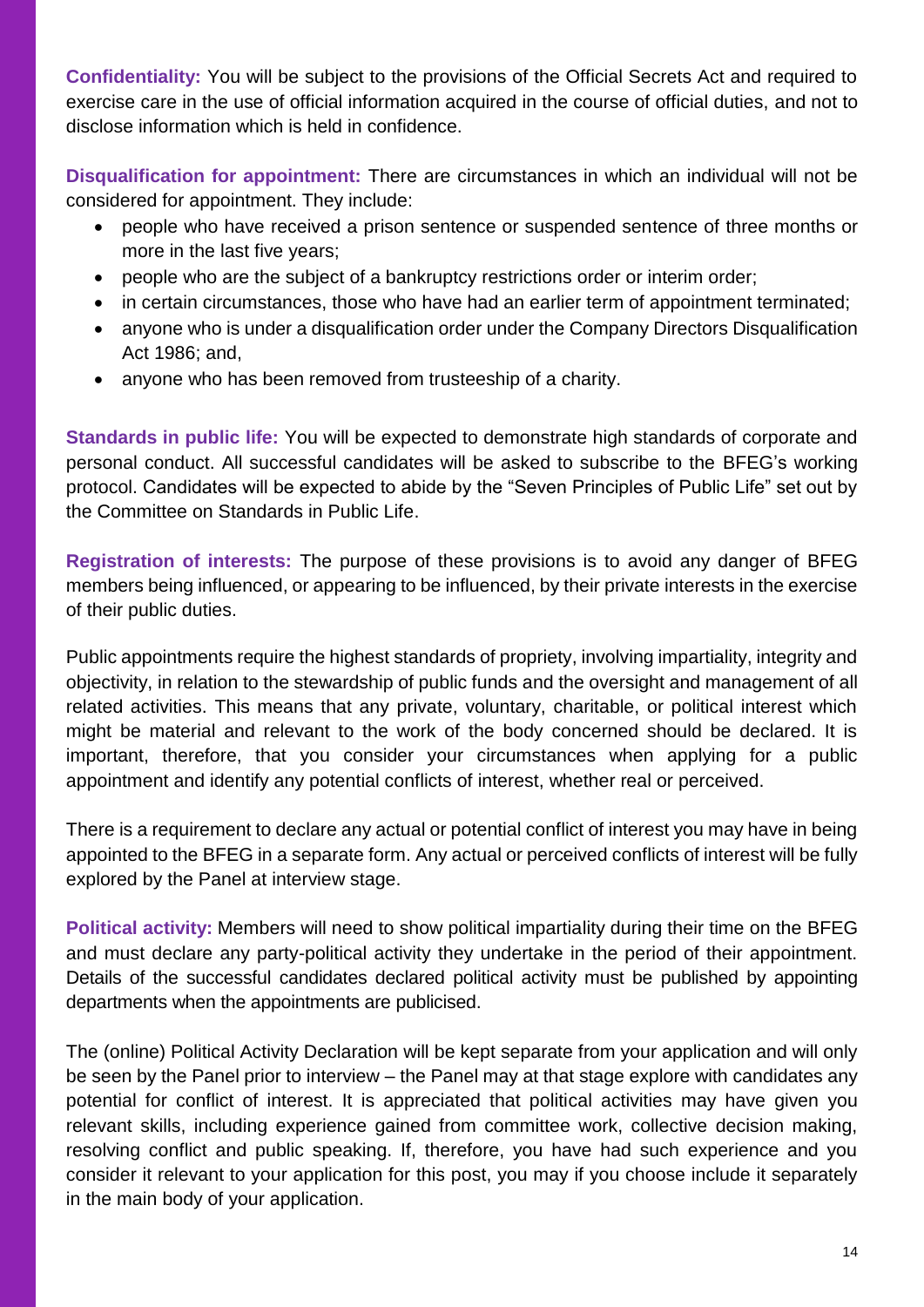**Data Protection:** The Home Office takes its obligations under the General Data Protection Regulation and Data Protection Act seriously. Any data about you will be held in secure conditions with access restricted to those who need it in connection with dealing with your application and the selection process. Our data protection policy is in line with the requirements of the General Data Protection Regulation and Data Protection Act. Our data protection officer can be contacted by writing to [dpo@homeoffice.gov.uk.](mailto:dpo@homeoffice.gov.uk)

In connection with your application we will collect, store, and use the information provided by you in your CV, supporting statement, forms at Annex A and your interview (where applicable). We will also collect information from referees named in your application.

We will use this information to assess your suitability for this role. We will retain it for two years, unless you consent to our retaining your CV and contact details for the purposes of alerting you to future opportunities as set out below.

**Equal Opportunities Monitoring:** The Home Office is committed to providing equal opportunities for all, irrespective of race, age, disability, gender, marital status, religion, sexual orientation and transgender.

As part of the application process we ask candidates to complete equal opportunities monitoring information (see form at Annex A). This will help us to monitor selection decisions to assess whether equality of opportunity is being achieved. The information on the form will be anonymised, treated as confidential, and used for statistical purposes only. The form will not be treated as part of your application. It will be retained for two years. Anonymised diversity data on public appointments and appointees will also be shared with Cabinet Office for the purposes of their audit of the procedures and practices of public appointments and to ensure compliance with the public-sector equality duty.

The equal opportunities monitoring form is used for monitoring the selection process only. The form will not be treated as part of your application and will not be shared with the selection panel. If you do not wish to have these details recorded please return the form uncompleted.

#### **Interview Access Scheme for Disabled Persons**

As a member of the Employers Forum on Disability, we are committed to actively encouraging applications from people with disabilities. Applicants with a disability are guaranteed an interview if they meet the minimum criteria for the appointment, as outlined in the relevant role description. Declaring a disability for the purposes of a guaranteed interview is your decision and is entirely voluntary. If you wish to apply under the Interview Access Scheme, please complete the form at Annex A.

Whether you choose to apply under the Interview Access Scheme or not you can still ask us to make particular arrangements for you when attending an interview. You can also contact us if you want to discuss the criteria for the role or have questions regarding your application.

**Centre for Public Appointments Database:** As set out in Annex A, if you consent, we will retain your CV and contact details for the purposes of alerting you to any opportunities that may arise in future. We will also share your CV and contact details with the Centre for Public Appointments